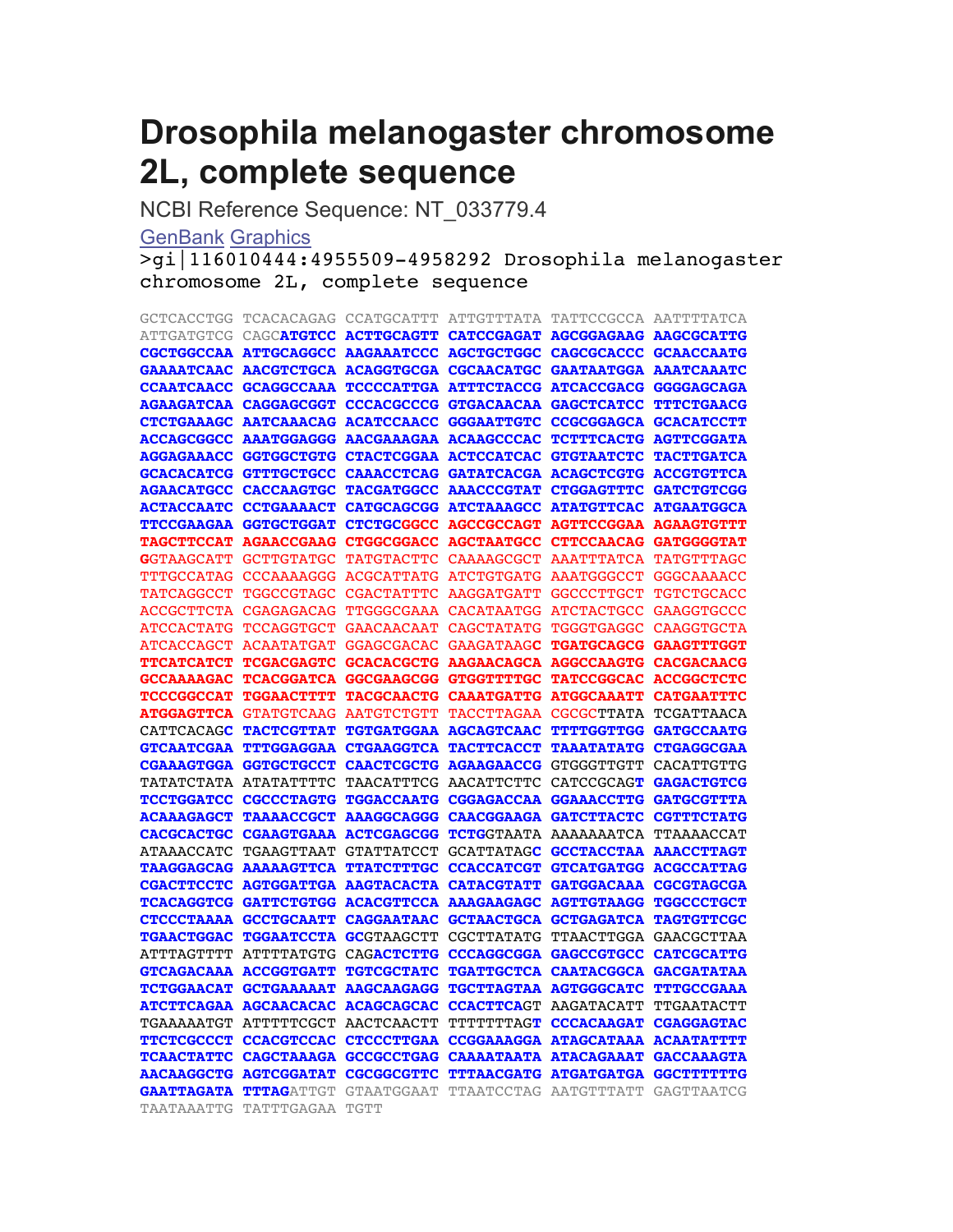# **Drosophila melanogaster Marcal1 (Marcal1), mRNA**

NCBI Reference Sequence: NM\_135039.1

>gi|24581779|ref|NM\_135039.1| Drosophila melanogaster Marcal1 (Marcal1), mRNA

| TCACACAGAG            | CCATGCATTT                              | <b>ATTGTTTATA</b>                                                 | TATTCCGCCA                   | AATTTTATCA                       | ATTGATGTCG        |
|-----------------------|-----------------------------------------|-------------------------------------------------------------------|------------------------------|----------------------------------|-------------------|
| CAGCATGTCC            |                                         | ACTTGCAGTT CATCCGAGAT AGCGGAGAAG AAGCGCATTG                       |                              |                                  | <b>CGCTGGCCAA</b> |
| <b>ATTGCAGGCC</b>     | AAGAAATCCC AGCTGCTGGC                   |                                                                   | <b>CAGCGCACCC</b>            | <b>GCAACCAATG</b>                | <b>GAAAATCAAC</b> |
|                       | <b>AACGTCTGCA ACAGGTGCGA CGCAACATGC</b> |                                                                   | <b>GAATAATGGA AAATCAAATC</b> |                                  | <b>CCAATCAACC</b> |
|                       |                                         | GCAGGCCAAA TCCCCATTGA ATTTCTACCG ATCACCGACG GGGGAGCAGA AGAAGATCAA |                              |                                  |                   |
| <b>CAGGAGCGGT</b>     |                                         | CCCACGCCCG GTGACAACAA                                             | <b>GAGCTCATCC</b>            | <b>TTTCTGAACG</b>                | <b>CTCTGAAAGC</b> |
|                       | AATCAAACAG ACATCCAACC                   | <b>GGGAATTGTC</b>                                                 |                              | CCGCGGAGCA GCACATCCTT ACCAGCGGCC |                   |
|                       | AAATGGAGGG AACGAAAGAA ACAAGCCCAC        |                                                                   |                              | TCTTTCACTG AGTTCGGATA AGGAGAAACC |                   |
|                       | GGTGGCTGTG CTACTCGGAA ACTCCATCAC        |                                                                   | <b>GTGTAATCTC</b>            | <b>TACTTGATCA GCACACATCG</b>     |                   |
| <b>GTTTGCTGCC</b>     |                                         | CAAACCTCAG GATATCACGA ACAGCTCGTG ACCGTGTTCA AGAACATGCC            |                              |                                  |                   |
| <b>CACCAAGTGC</b>     | <b>TACGATGGCC</b>                       | <b>AAACCCGTAT</b>                                                 | <b>CTGGAGTTTC</b>            | <b>GATCTGTCGG</b>                | <b>ACTACCAATC</b> |
| <b>CCTGAAAACT</b>     | CATGCAGCGG ATCTAAAGCC                   |                                                                   | <b>ATATGTTCAC</b>            | <b>ATGAATGGCA</b>                | <b>TTCCGAAGAA</b> |
| <b>GGTGCTGGAT</b>     | CTCTGCGGCC AGCCGCCAGT                   |                                                                   | <b>AGTTCCGGAA AGAAGTGTTT</b> |                                  | <b>TAGCTTCCAT</b> |
| <b>AGAACCGAAG</b>     | <b>CTGGCGGACC</b>                       | <b>AGCTAATGCC</b>                                                 | CTTCCAACAG GATGGGGTAT        |                                  | <b>GCTTTGCCAT</b> |
|                       |                                         | AGCCCAAAAG GGACGCATTA TGATCTGTGA TGAAATGGGC CTGGGCAAAA CCTATCAGGC |                              |                                  |                   |
| <b>CTTGGCCGTA</b>     | GCCGACTATT TCAAGGATGA                   |                                                                   | <b>TTGGCCCTTG</b>            | CTTGTCTGCA CCACCGCTTC            |                   |
| <b>TACGAGAGAC</b>     | <b>AGTTGGGCGA AACACATAAT</b>            |                                                                   | GGATCTACTG CCGAAGGTGC        |                                  | <b>CCATCCACTA</b> |
|                       |                                         | TGTCCAGGTG CTGAACAACA ATCAGCTATA TGTGGGTGAG GCCAAGGTGC            |                              |                                  | <b>TAATCACCAG</b> |
|                       |                                         | CTACAATATG ATGGAGCGAC ACGAAGATAA GCTGATGCAG CGGAAGTTTG            |                              |                                  | <b>GTTTCATCAT</b> |
| CTTCGACGAG TCGCACACGC |                                         | <b>TGAAGAACAG</b>                                                 | <b>CAAGGCCAAG</b>            | TGCACGACAA CGGCCAAAAG            |                   |
| <b>ACTCACGGAT</b>     | <b>CAGGCGAAGC</b>                       | GGGTGGTTTT                                                        | GCTATCCGGC ACACCGGCTC        |                                  | <b>TCTCCCGGCC</b> |
| <b>ATTGGAACTT</b>     | TTTACGCAAC TGCAAATGAT                   |                                                                   |                              | TGATGGCAAA TTCATGAATT TCATGGAGTT |                   |
| <b>CACTACTCGT</b>     | <b>TATTGTGATG GAAAGCAGTC</b>            |                                                                   | <b>AACTTTTGGT</b>            | <b>TGGGATGCCA ATGGTCAATC</b>     |                   |
|                       | <b>GAATTTGGAG GAACTGAAGG</b>            | <b>TCATACTTCA</b>                                                 | <b>CCTTAAATAT</b>            | <b>ATGCTGAGGC</b>                | <b>GAACGAAAGT</b> |
| <b>GGAGGTGCTG</b>     | CCTCAACTCG CTGAGAAGAA                   |                                                                   | <b>CCGTGAGACT</b>            | GTCGTCCTGG ATCCCGCCCT            |                   |
| <b>AGTGTGGACC</b>     | <b>AATGCGGAGA</b>                       | <b>CCAAGGAAAC</b>                                                 | <b>CTTGGATGCG</b>            | <b>TTTAACAAAG AGCTTAAAAC</b>     |                   |
| <b>CGCTAAAGGC</b>     | <b>AGGGCAACGG AAGAGATCTT</b>            |                                                                   | <b>ACTCCGTTTC</b>            | <b>TATGCACGCA CTGCCGAAGT</b>     |                   |
|                       | GAAAACTCGA GCGGTCTGCG CCTACCTAAA        |                                                                   | <b>AACCTTAGTT</b>            | <b>AAGGAGCAGA AAAAGTTCAT</b>     |                   |
| <b>TATCTTTGCC</b>     | CACCATCGTG TCATGATGGA                   |                                                                   | <b>CGCCATTAGC</b>            | GACTTCCTCA GTGGATTGAA            |                   |
| <b>AGTACACTAC</b>     | <b>ATACGTATTG ATGGACAAAC</b>            |                                                                   | <b>GCGTAGCGAT</b>            | CACAGGTCGG ATTCTGTGGA            |                   |
|                       | CACGTTCCAA AAGAAGAGCA GTTGTAAGGT        |                                                                   | <b>GGCCCTGCTC</b>            | <b>TCCCTAAAAG</b>                | <b>CCTGCAATTC</b> |
|                       | <b>AGGAATAACG CTAACTGCAG CTGAGATCAT</b> |                                                                   | <b>AGTGTTCGCT</b>            | <b>GAACTGGACT</b>                | <b>GGAATCCTAG</b> |
|                       |                                         | CACTCTTGCC CAGGCGGAGA GCCGTGCCCA TCGCATTGGT                       |                              | <b>CAGACAAAAC</b>                | <b>CGGTGATTTG</b> |
|                       | TCGCTATCTG ATTGCTCACA ATACGGCAGA        |                                                                   | <b>CGATATAATC</b>            | <b>TGGAACATGC</b>                | <b>TGAAAAATAA</b> |
|                       | GCAAGAGGTG CTTAGTAAAG TGGGCATCTT        |                                                                   | <b>TGCCGAAAAT</b>            | CTTCAGAAAG CAACACACAC            |                   |
| <b>AGCAGCACCC</b>     | <b>ACTTCATCCC ACAAGATCGA</b>            |                                                                   | <b>GGAGTACTTC</b>            | TCGCCCTCCA CGTCCACCTC            |                   |
|                       | CCTTGAACCG GAAAGGAATA GCATAAAACA        |                                                                   | <b>ATATTTTTCA</b>            | <b>ACTATTCCAG</b>                | <b>CTAAAGAGCC</b> |
| <b>GCCTGAGCAA</b>     | <b>AATAATAATA</b>                       | <b>CAGAAATGAC</b>                                                 | <b>CAAAGTAAAC</b>            | <b>AAGGCTGAGT</b>                | <b>CGGATATCGC</b> |
| <b>GGCGTTCTTT</b>     | <b>AACGATGATG</b>                       | <b>ATGATGAGGC</b>                                                 | <b>TTTTTTGGAA</b>            | <b>TTAGATATTT</b>                | <b>AGATTGTGTA</b> |
| $\Box$                | ATGGAATTTA ATCCTAGAAT                   | GTTTATTGAG                                                        | TTAATCGTAA                   | TAAATTGTAT                       | TTGAGAATGT        |

#### T

#### **EXON**

INTRON 5' or 3' UTR **DELETED INSERTED: ATGATGAAATAACATCATTATATCGATTAACACAG**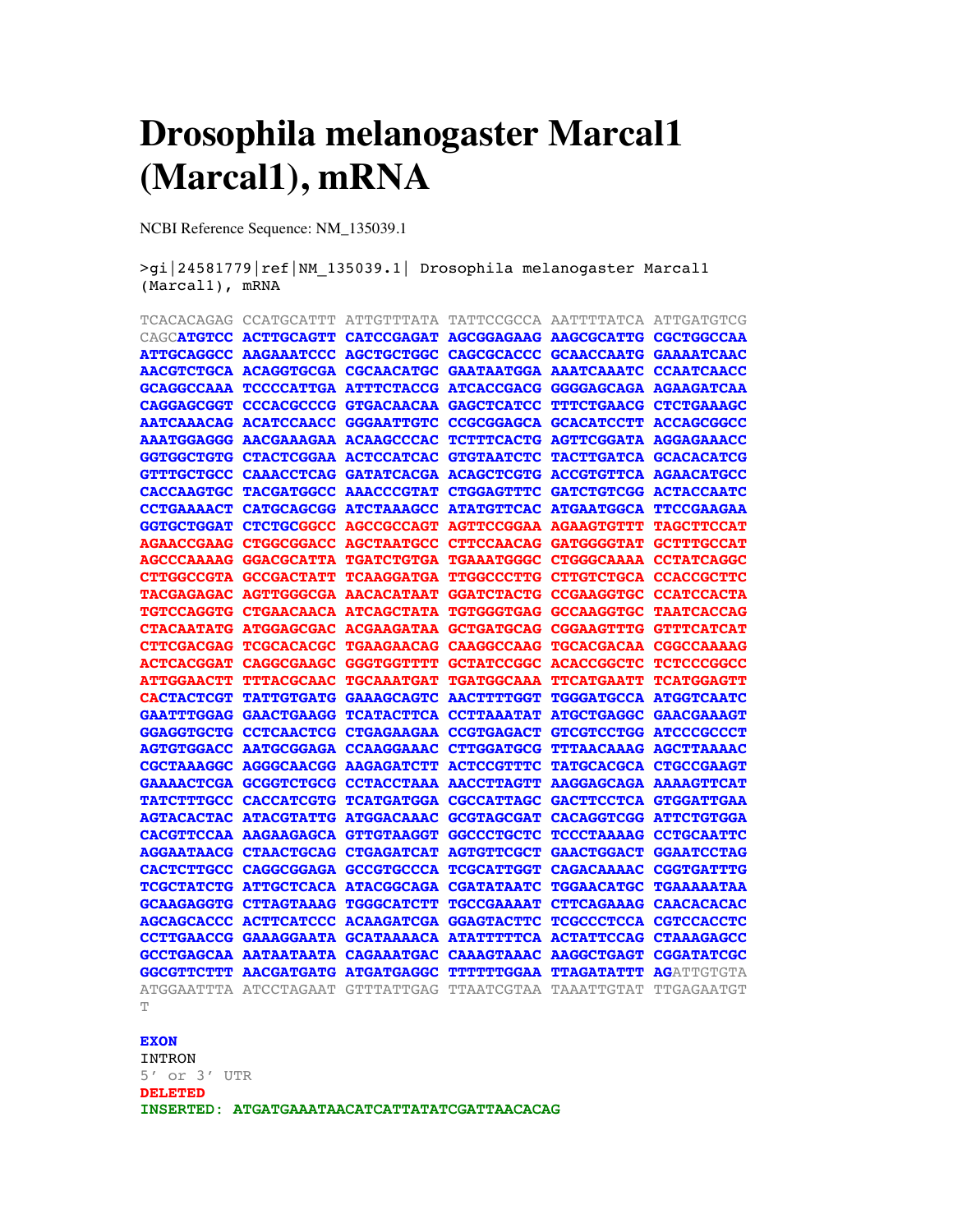### NM 135039.1: c.673 1258delinsATGATGAAATAACATCATTATATCGATTAACACAG p.G225MfsX3

The loss-of-function mutant was obtained by imprecise P element excision (67); this deleted 679 bp nucleotides extending from the middle of the first exon into the second intron.



586 bp deletion of coding DNA (i.e., resides 673 to 1258) 35 bp insertion (i.e., ATGATGAAATAACATCATTATATCGATTAACACAG) in that region

### 679 bp deletion of genomic DNA 35 bp insertion of genomic DNA

Wild type

M S T C S S S E I A E K K R I A L A K L Q A K K S Q L L A S A P A T N G K S T T S A T G A T O H A N N G K S N P N O P O AKSPLNFYRSPTGEOKKINRSGPTPGDNKS S S F L N A L K A I K Q T S N R E L S R G A A H P Y Q R P N G G N E R N K P T L S L S S D K E K P V A V L L G N S I T C N L Y L I S T H R F A A O T S G Y H E O L V T V F K N M P T K C Y D G Q T R I W S F D L S D Y Q S L K T H A A D L K P Y VHMNGIPKKVLDLCGQPPVVPERSVLA etc.

## Marcal1<sup>del</sup>

M S T C S S S E I A E K K R I A L A K L Q A K K S Q L L A S A P A T N G K S T T S A T G A T O H A N N G K S N P N O P O A K S P L N F Y R S P T G E Q K K I N R S G P T P G D N K S S S F L N A L K A I K Q T S N R E L S R G A A H P Y Q R P N G G N E R N K P T L S L S S D K E K P V A V L L G N S I T C N L Y L I S T H R F A A Q T S G Y H E O L V T V F K N M P T K C Y D G O T R I W S F D L S D Y O S L K T H A A D L K P Y VHMNGIPKKVLDLCMMKStop